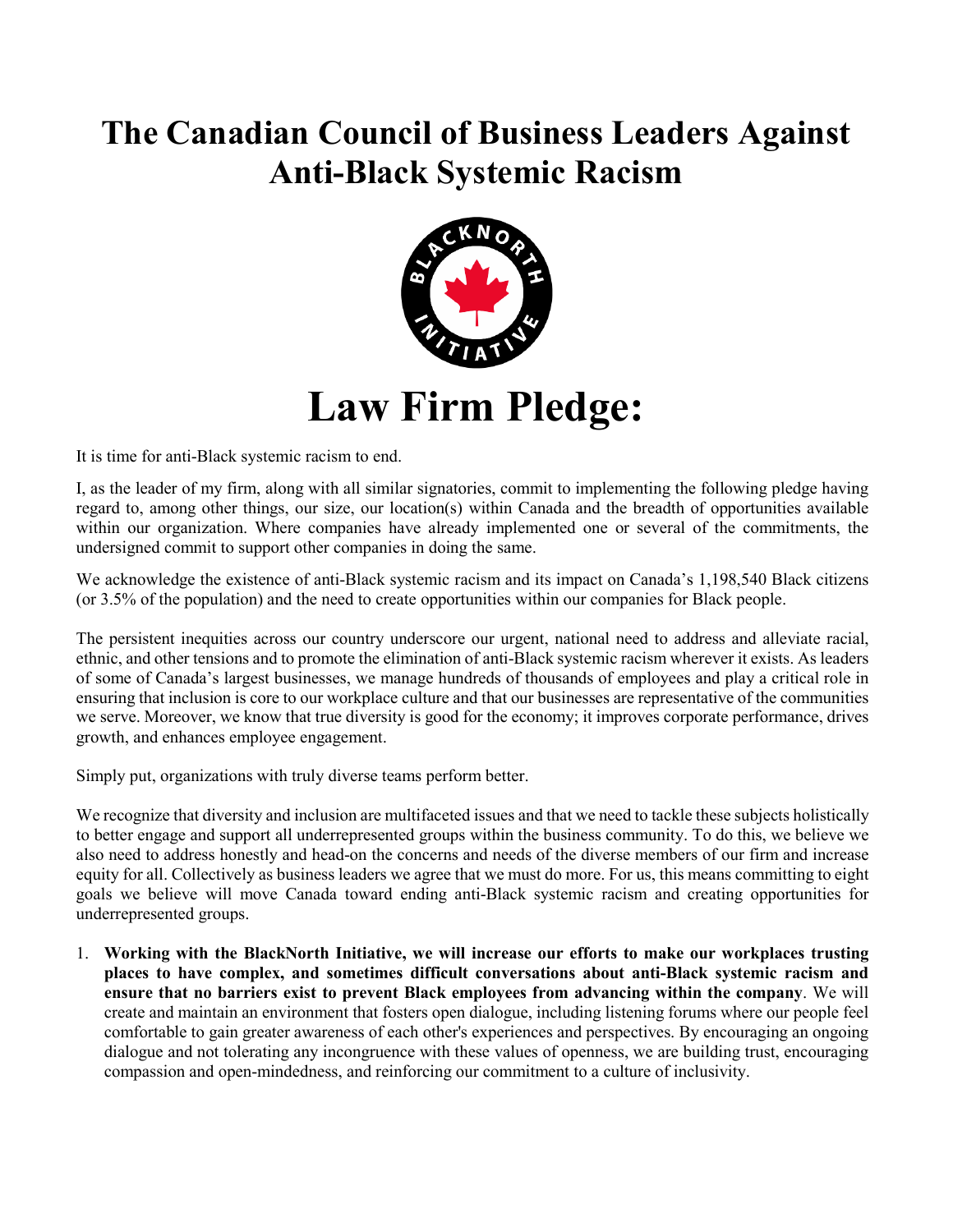- 2. **Working with the BlackNorth Initiative, we will implement or expand unconscious bias and anti-racism education.** We all have unconscious biases—that is human nature. Unconscious bias education enables individuals to begin recognizing, acknowledging, and therefore minimizing any potential blind spots they might have. We will commit to rolling out and/or expanding education that addresses unconscious bias and anti-Black systemic racism within our businesses and make non-proprietary unconscious bias education modules available to others free of charge.
- 3. **We will share best — and unsuccessful — practices.** We know that many businesses are still developing programs and initiatives around true diversity and inclusion. We commit to helping them evolve and enhance their current diversity strategies and encourage them, in turn, to share their successes and challenges with others.
- 4. **We will create and share strategic inclusion and diversity plans with our board of directors**. We will establish at least one diversity leadership council and make efforts to ensure these groups include diverse representation, including senior Black leaders, within our organization. The diversity leadership council will work with the Chair, Managing Partner or similar persons who will be accountable to our board of directors (or equivalent governing bodies) through the development and evaluation of concrete, strategic action plans to prioritize and drive accountability around diversity and inclusion, including as it relates to Black employees. We recognize that boards and CEOs and law firm leaders play an important role in driving action together to cultivate inclusive cultures and talent.
- 5. **We will use our resources to work with members of the Black community in alignment with the BlackNorth Initiative.** Working with the BlackNorth Initiative we will ensure that Black communities across Canada are aware of opportunities of employment within our organization and we commit to specific hiring goals of at least 5% within our student workforce from the Black community, as appropriate having regard to the size of the respective firm. Working with the BlackNorth Initiative we will invest directly or indirectly at least 3% of firm-supported corporate donations and sponsorships to promote investment and create economic opportunities in the Black community, both by 2025. We also recognize the economic power of the firm and the ability to influence broader change by encouraging diversity and the representation of Black people amongst our suppliers and those we choose to do business with.
- 6. **We will engage Canada's corporate governance framework.** The aim of the BlackNorth Initiative is to include both board Chairs and CEOs to foster inclusiveness for Black leaders at the board level, as well as at senior management and executive levels. We are building a strong foundation of business leaders who are committed to meaningful, sustainable inclusion of Black people in business leadership. Our goal is to build a pipeline so there can be representation from the Black community on the Board of Directors and in our senior leadership. In addition, as a numeric goal provides real impetus for change, we have made a goal of, at a minimum, 3.5% of executive, board and/or senior leadership roles based in Canada being held by Black or visible minority leaders by 2025. We will look to ensure 3.5% of those roles are held by Black Leaders by 2030. We will look for opportunities to speak about these themes in internal and external programs.
- 7. **We will work with stakeholders in the legal community.** We will work collaboratively with law firms, law societies, law schools, organizations within the black legal community, and other relevant stakeholders and organizations within the legal community to work towards increasing the number of Black students in Canadian law schools, to encourage Black students to consider careers in law, and to share best practices on recruiting, onboarding, retaining and advancing Black students and lawyers, all of which are necessary steps to facilitate our individual and collective ability to achieve the goals of the BlackNorth Initiative set out in this Pledge. Donations to, and investments in programs or initiatives offered by these organizations, and other investments in furtherance of these goals, together with donations and investments that we make to directly or indirectly promote investment and create economic opportunities in the Black community, are some of the investments we may make towards achieving our financial investment goals set out in paragraph 5 above.